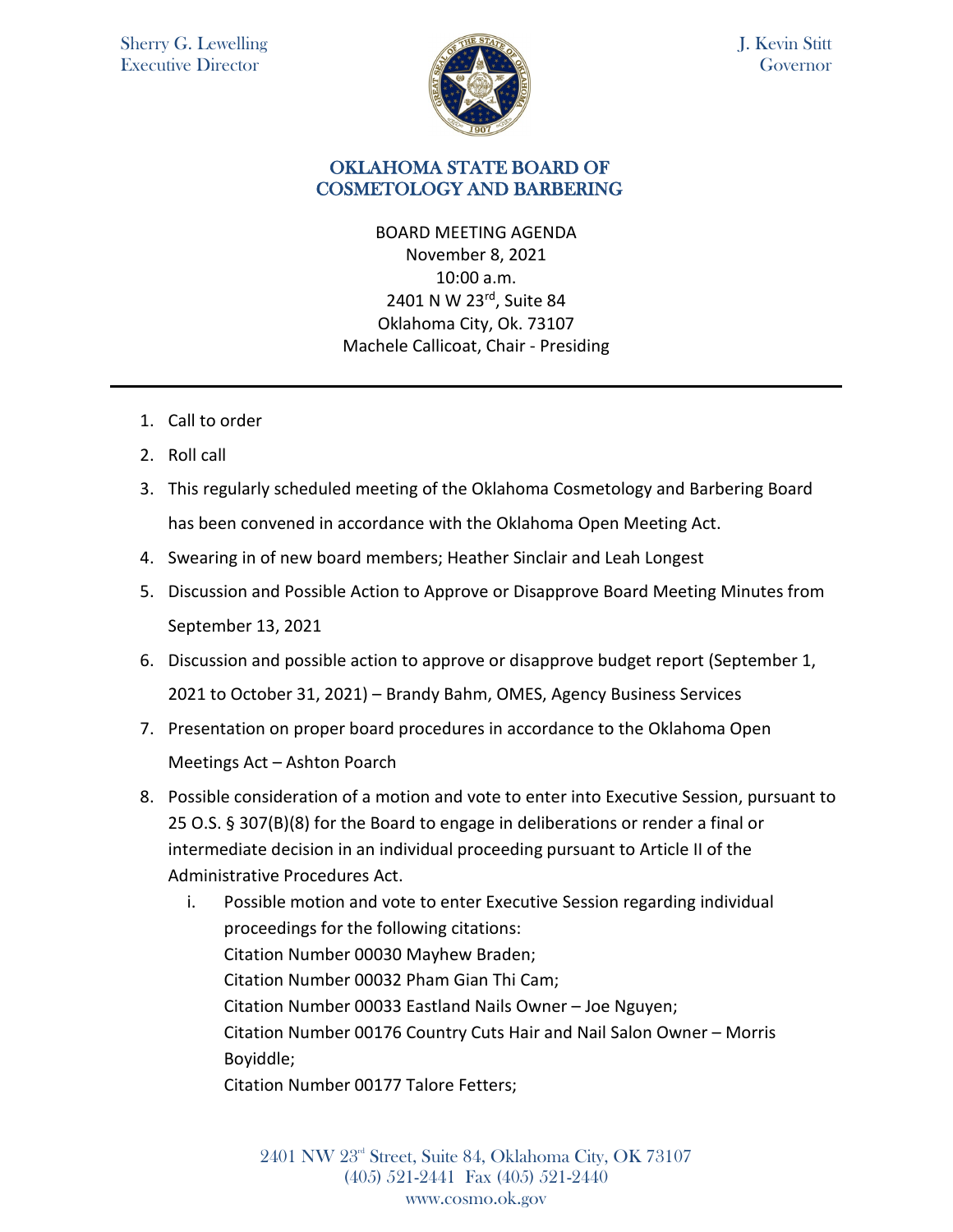

## OKLAHOMA STATE BOARD OF COSMETOLOGY AND BARBERING

Citation Number 00178 Smart Style 11480 Owner – New Image Investments OK LLC;

Citation Number 00182 Anh Duy Nguyen;

- ii. Possible motion and vote to return to Open Session.
- 9. Discussion and possible action regarding individual proceedings for citations as listed in 6(i), above, which may include matters discussed in Executive Session.
- 10. Director's report and possible discussion– Sherry G. Lewelling

Inspections

- 11. Massage Therapy Report Laura Grisso
- 12. NABBA, National Association of Barber Boards of America, conference report Christie Luther and Heather Sinclair
- 13. NIC, National Interstate Council of State Boards of Cosmetology, conference report Peggy Avery, Heather Sinclair, Leah Longest and Kathy Whitson
- 14. Discussion and possible action to send board members to Federation of Associations of Regulatory Boards, FARB January  $27<sup>th</sup> - 29<sup>th</sup>$ .
- 15. Discussion on allowing schools to teach more than the minimum number of hours prescribed per course; Master instructor License requirements; – Mike Pugliese and Laura Grisso with Central Oklahoma College Esthetician program
- 16. Discussion and Possible Action to Approve or Disapprove Massage Therapy Legislation 59 O.S. § 4200.2 Definitions

59 O.S § 4200.3 Licensed Massage Therapist – When license is required – Restrictions on practicing massage therapy

59 O.S. § 4200.4 Authority of State Board of Cosmetology and Barbering Advisory Board on Massage Therapy – License fees

- 59 O.S. § 4200.4.1 Proposed addition
- 59 O.S. § 4200.5 License requirements
- 59 O.S. § 4200.5.1 Proposed addition
- 59 O.S. § 4200.6 License posting required License not assignable or transferable

2401 NW 23rd Street, Suite 84, Oklahoma City, OK 73107 (405) 521-2441 Fax (405) 521-2440 www.cosmo.ok.gov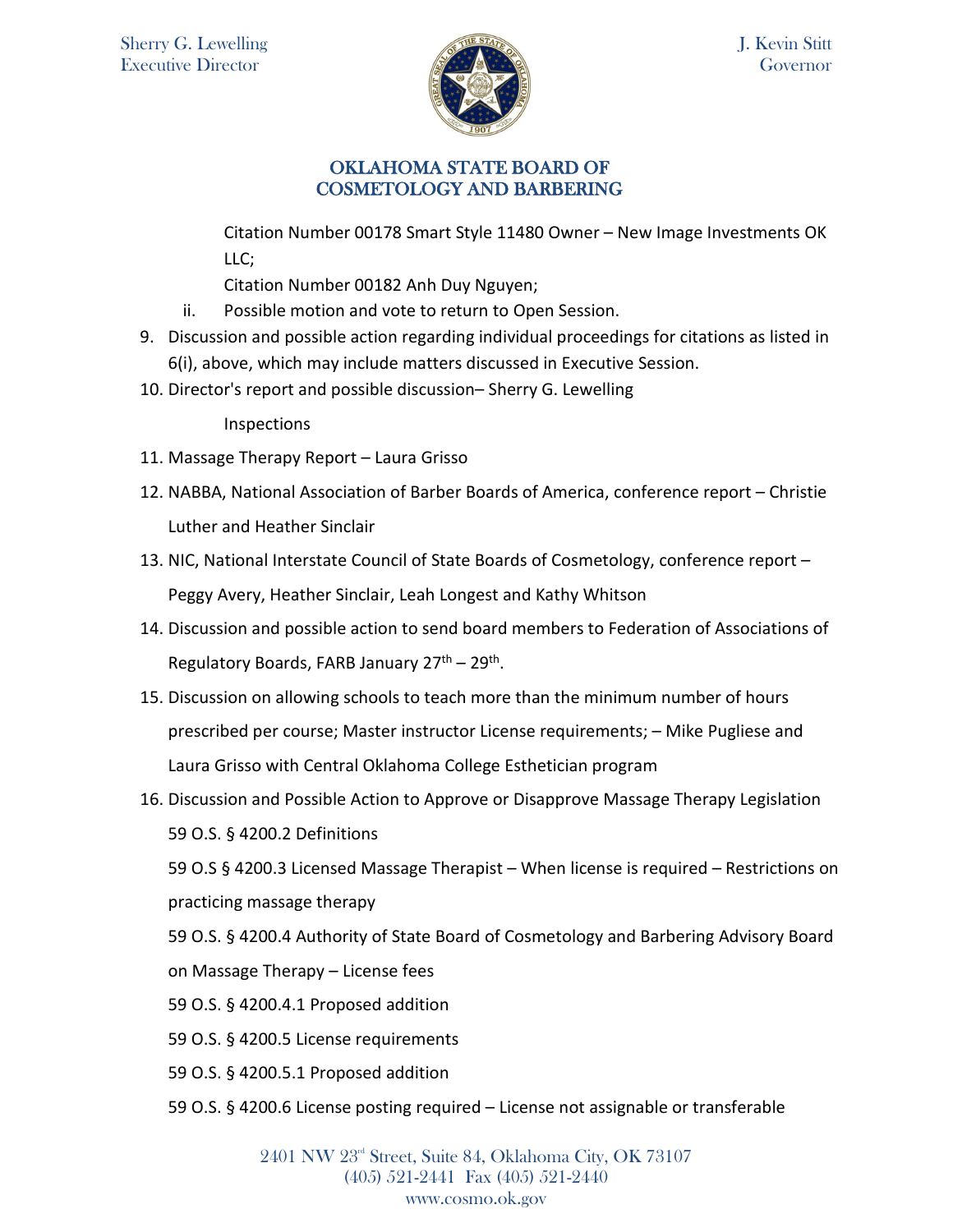

## OKLAHOMA STATE BOARD OF COSMETOLOGY AND BARBERING

59 O.S. § 4200.7 Massage therapy schools – License required – Instruction as massage

therapist

59 O.S. § 4200.9 Out-of-state license holders – License renewal – Inactive status – Fees

59 O.S. § 4200.9.1 Proposed addition

59 O.S. § 4200.9.2 Proposed addition

- 59 O.S. § 4200.10 Preemption
- 59 O.S. § 4200.11 Disciplinary actions and proceedings
- 59 O.S. § 4200.13 Violations
- 59 O.S. § 4200.14 Proposed addition
- 17. Rules Committee Report Christy Mather
- 18. Discussion and possible action to approve or disapprove rules committee

recommendations.

Chapter 1. Administrative Operations Subchapter 1. General Provisions 1-1-2 Subchapter 5. Rules of Practice 1-5-4, 1-5-15 Ch. 10 Licensure of Cosmetologists, Barbers, Schools and Related Establishments Subchapter 3. Licensure of Schools Part 5. Equipment and Curriculum Requirements 10-3-37, 10-3-46 Part 7. General Operations and Licensing Requirements Subchapter 7. Sanitation, Disinfection and Safety Standards for Establishments and **Schools** 10-7-18, 10-7-28, Part 3. State Board Examination 10-9-32, 10-9-33, 10-9-36, 10-9-37, 10-9-55 Subchapter 9. Licensure of Cosmetologists, Barbers and Related Occupations 19. Legislative Committee Report – Christie Luther

20. Discussion and possible action to approve or disapprove legislative committee

recommendations.